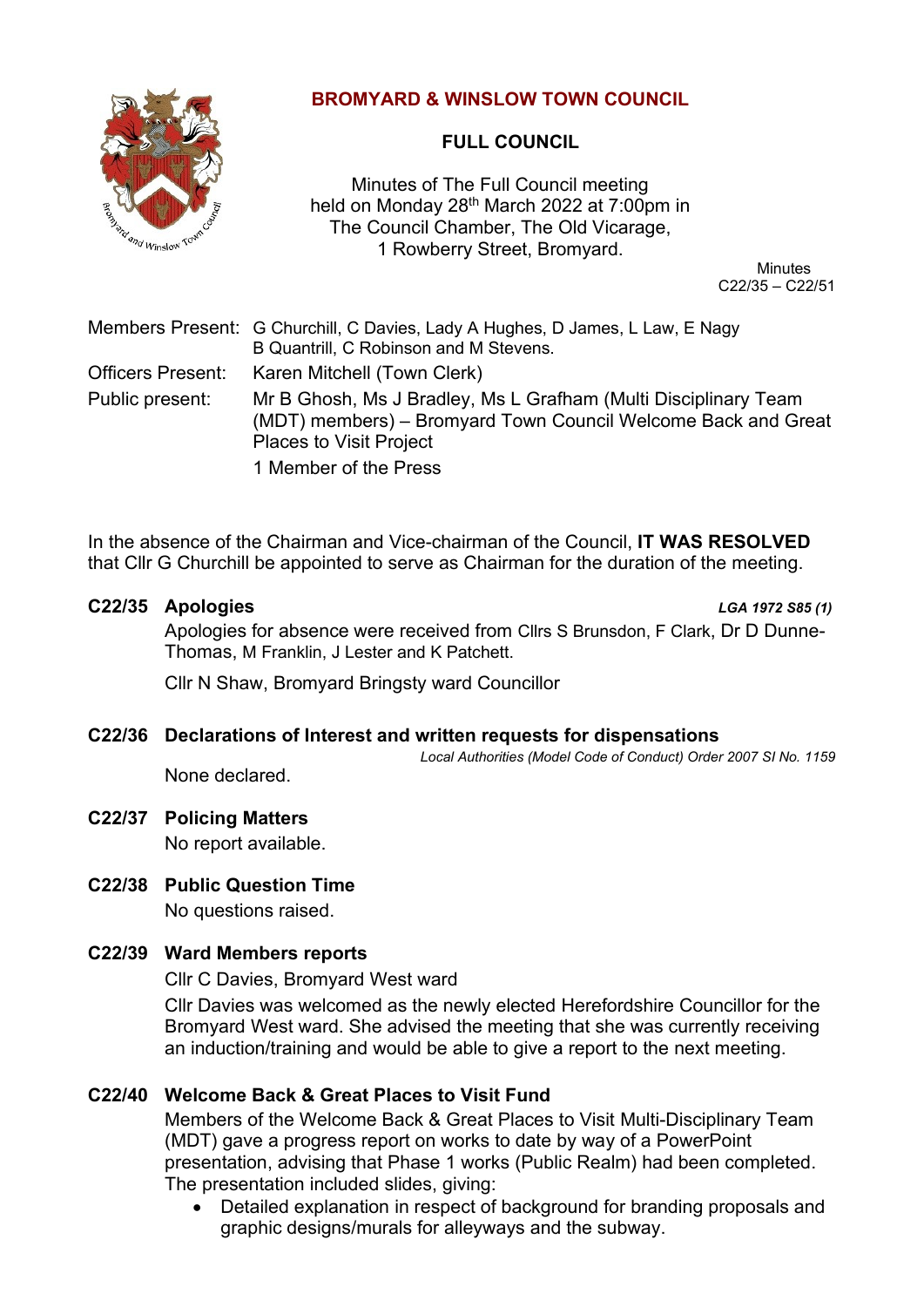- Examples of wayfinding proposals including fingerposts and information boards
- Public engagement dates and consultation information.
	- ➢ 23 March Focus Group meeting re branding proposals
	- ➢ 7 April Drop in at K4/Foodscapes Office in Bromyard
	- ➢ 9 April Exhibition at Conquest Theatre
	- ➢ 11-14 April QE School workshop on Murals

Following a short question and answer session, the Chairman thanked the team for attending the meeting and for the informative presentation.

*Members of the MDT left the meeting at this point.*

#### **C22/27 Chairman's Report**

In the Chairman's absence, The Town Clerk reported that the Chairman had received the resignation of Mr Peder Neilsen (due to health reasons) with immediate effect.

# **C22/28 Town Clerk's Report**

The Town Clerk advised that her report would be circulated to members via email.

#### **C22/09 Exclusion of members of the Public and Press** *LGA 1972 ss 101, 102*

To agree any items to be dealt with after the public (including the press) have been excluded as publicity would prejudice the public interest by reason of the confidential nature of the business to be transacted.

No items identified for consideration in private session.

#### **C22/10 Full Council Minutes** *LGA 1972 Sch 12 para 41(1)*

**IT WAS RESOLVED** that the Minutes of the Meeting held on 28<sup>th</sup> February 2022 be confirmed as a correct record and signed by the Chairman.

# **C22/11 Committee Minutes**

#### **1. Planning Committee**

**IT WAS RESOLVED** to receive and note the Minutes of the Burial Committee meeting held on 7<sup>th</sup> March, 2022.

#### **2. Finance & Properties Committee**

- 2.1 **IT WAS RESOLVED** to receive and note the Minutes of the Finance & Properties Committee meeting held on 14<sup>th</sup> March, 2022.
- 2.2 Members considered recommendations from the Finance & Properties Committee meeting held on 14<sup>th</sup> March, 2022:

#### i. **F22/27 - Financial Policies and Procedures**

- Grant Policy and Procedure
- Reserves Policy
- Risk Management Policy & Assessment

**IT WAS RESOLVED** that the above documents be approved and adopted.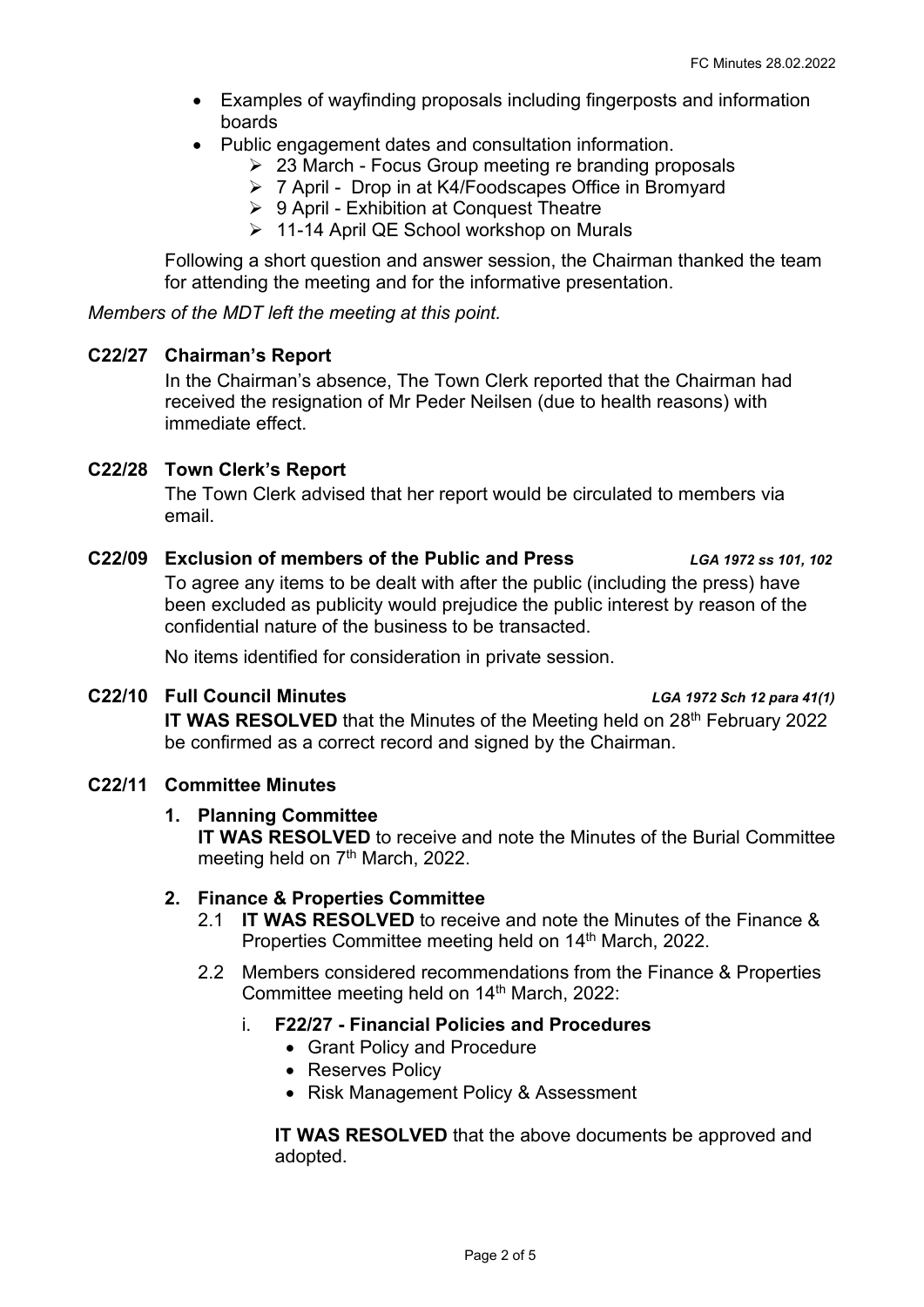# ii. **F22/26 - Financial Controls**

- Financial Regulations
- Management of Internal Control Systems
- Internal Financial Controls Day to Day Procedures

**IT WAS RESOLVED** that the above documents, as amended, be approved and adopted.

### iii. **F22/28 - Terms of Reference**

**IT WAS RESOLVED** that the draft Terms of Reference for the Finance Committee and the Properties Committee be approved and adopted with the following amendment: that the number of members on each committee be increased from 5 to 7.

### iv. **F22/30, 2 - Car Parks**

**IT WAS RESOLVED** that the new contracts with Corporate Services (Hereford) Ltd, for parking enforcement at the Rowberry Street and Tenbury Road car parks be approved.

#### **3. Burial Committee**

3.1 **IT WAS RESOLVED** to receive and note the Minutes of the Burial Committee meeting held on 21st March, 2022.

#### **4. Tourism Working Group**

4.1 **IT WAS RESOLVED** to receive and note the Report from the Tourism Working Group meetings held on 22nd February, 2022.

# **C22/46 Accounts for Scrutiny**

**IT WAS RESOLVED** to approve payment of the following invoices which were received after the Finance and Properties Committee Agenda had been distributed.

| <b>Company Name</b>                             | <b>Description</b>                               | <b>Net</b> | <b>VAT</b> | Total     |
|-------------------------------------------------|--------------------------------------------------|------------|------------|-----------|
| <b>Jumping Ships Ltd</b>                        | <b>Jubilee Bunting</b>                           | 1,000.00   | 0.00       | 1,000.00  |
| <b>Securitas Security</b><br>Services (UK) Ltd  | Fire alarm contract                              | 309.12     | 61.82      | 370.94    |
| <b>R</b> Wilks                                  | Supply & fit 5 new fence<br>panels (RS car park) | 310.00     | 62.00      | 372.00    |
| Herefordshire<br>Council                        | <b>Watse collection</b><br>cemetery              | 168.36     | 0.00       | 168.35    |
| Herefordshire<br>Council                        | Waste collection<br>Council complex              | 235.43     | 0.00       | 235.43    |
| <b>KT Gooch</b>                                 | <b>Cleaning materials</b>                        | 22.40      | 4.48       | 26.88     |
| <b>Direct Office Supply</b><br>co. Itd.         | Office filing cabinets                           | 1,028.57   | 205.71     | 1234.28   |
| Keith H Ballard                                 | Clear blockage at public<br>toilets              | 116.00     | 0.00       | 116.00    |
| <b>Travis Perkins</b>                           | Padlock and chain                                | 16.16      | 3.23       | 19.39     |
| <b>Rose Regeneration</b>                        | GPV/WBF - Project<br>Management fee              | 2250.00    | 500.00     | 2750.00   |
| <b>JMS Roofing &amp;</b><br><b>Building Ltd</b> | <b>GPV/WBF - Public</b><br>realm improvements    | 16,000.00  | 3,200.00   | 19,200.00 |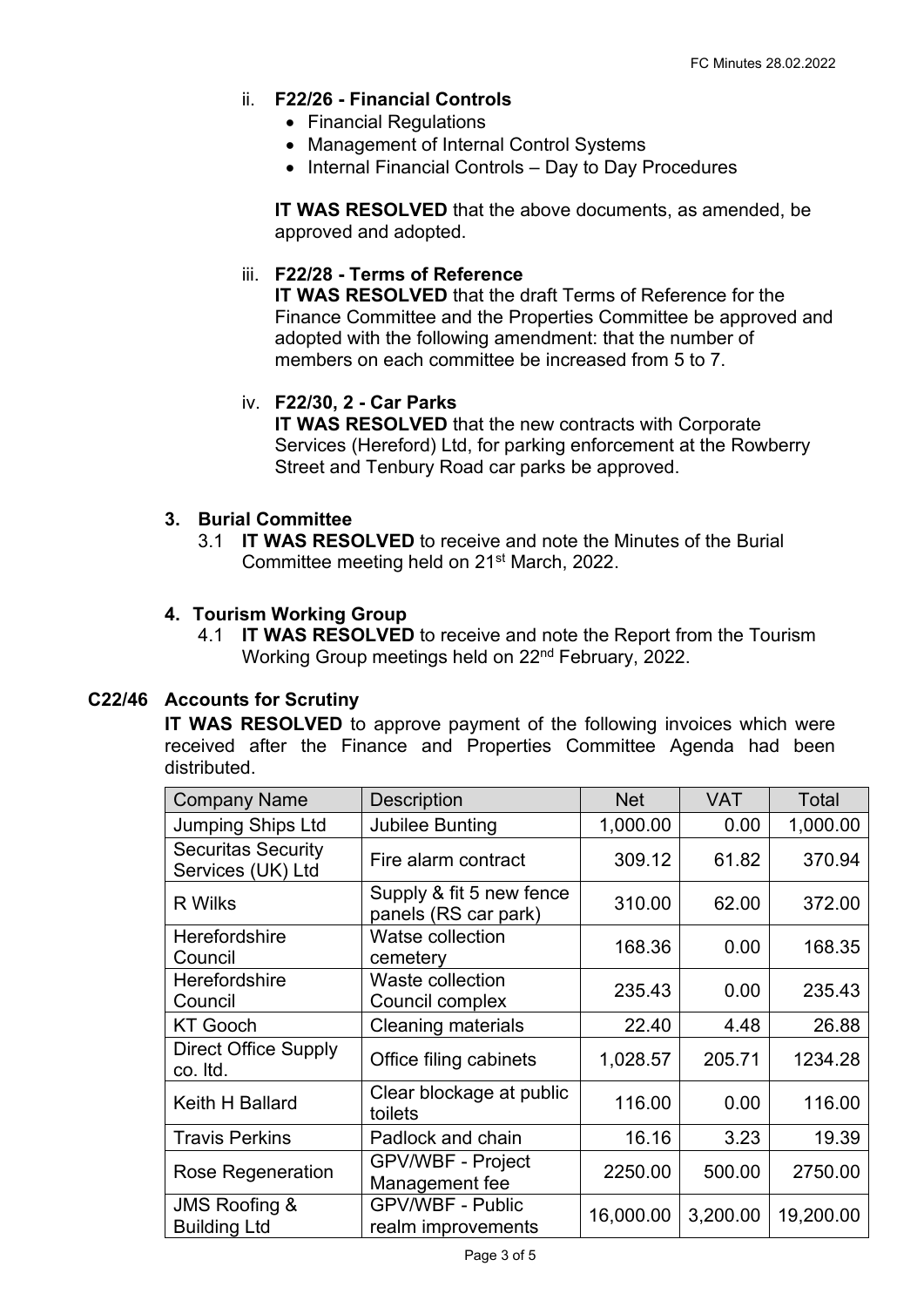# **C22/47 Review of Standing Orders**

Following a detailed review by the appointed working party, **IT WAS RESOLVED** to approve and adopt the Council's Standing Orders.

## **C22/48 Bromyard Extraordinary Towns Maintenance Fund**

Cllr Law gave a briefing on a meeting she and Cllr Franklin had attended with Balfour Beatty Living Places (BBLP) on 10<sup>th</sup> March 2022 to discuss the Extraordinary Towns Maintenance Fund. Amounts allocated to Bromyard are £350K for 2022/23 and £200K for 2023/24.

This money is to be spent on town maintenance and will be delivered by BBLP. Members were asked to consider and determine the Council's priorities for the funding and were circulated with a Study Map showing schemes already identified by BBLP for Bromyard with indicative costs for the works.

Following discussion, **IT WAS RESOLVED** that Members send in their comments to the office for collation.

#### **C22/13 Queen's Platinum Jubilee - Thursday 2nd to Sunday 5th June**

Cllr Law gave an update on plans for the Jubilee.

- Currently establishing final numbers for commemorative money boxes and mugs.
- Bunting is made and will be put up in time for The Town Crier's Festival
- Risk assessment to be completed by working party

Members supported a proposal to sign up for a family story-trail experience called the Queen's Platinum Jubilee Beacon Trail which runs from 30<sup>th</sup> April until  $12<sup>th</sup>$  June, at a cost of £500.

The idea behind the story-trail is to give families a free day out with a safe, socially distanced and ambitious event. It has been designed in conjunction with the Platinum Jubilee Pageantmaster, Bruno Peek, to be as accessible to as many communities as possible. The unique 'geogame' experience includes a choose-your-own storybook, Pokemon Go-style AR characters and educational content on The Queen's historic 70 year reign.

Further information available at<https://highstreetsafari.com/platinumjubilee>

### **C22/17 Outside Bodies**

- 1. Reports were received from Town Council representatives on the following outside bodies:
	- a) Bromyard and District Chamber of Commerce and Industry Cllr James reported that the Chamber had received a presentation from the WB/GPV MDT and the first Business breakfast had been held.
	- b) Bromyard Downs Common Association no meeting. Cllr Law to attend the next meeting as Cllr Franklin not available.
	- c) Bromyard Grammar School Foundation *no report available.*
	- d) Bromyard Relief in Need *no report available.*
	- e) Festivals Association *no report available.*
	- f) HALC Executive *no report available.*
	- g) Kempson Players Cllr Hughes reported on the Meeting held on  $29<sup>th</sup>$ February. Much repair work required to equipment. Need to apply for grants. Current focus on Party in the Park on 1<sup>st</sup> May 22.
	- h) Public Hall Committee no meeting.